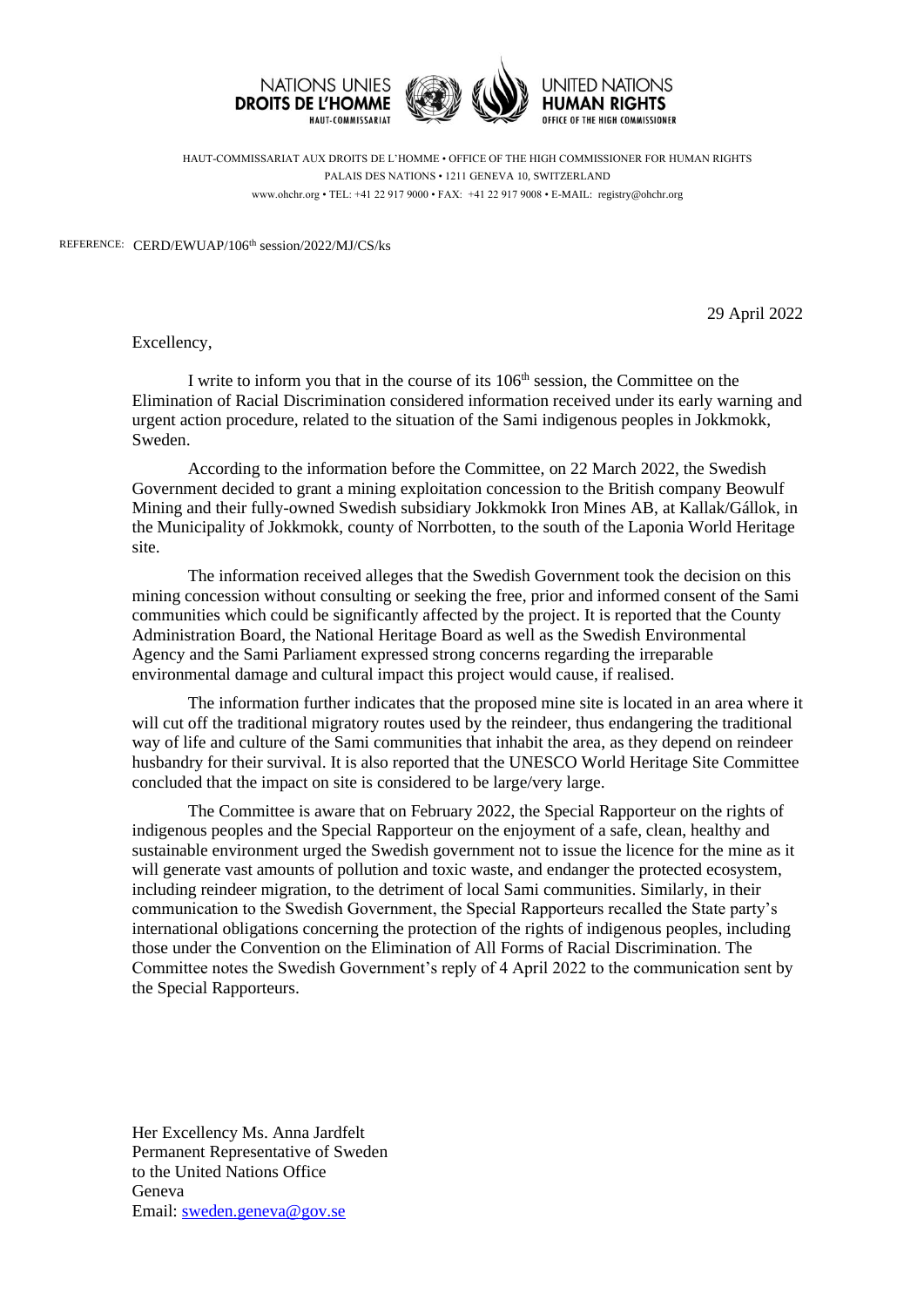

However, according to the allegations received, before the decision on the concession was adopted, the Swedish Government announced pursuing the consideration of the project despite the Special Rapporteurs' communication. Furthermore, it is reported that in the assessment of the matter, the Government did not take into account the concerns expressed by the Special Rapporteurs, including on the lack of consultation with Sami communities. Paragraph 32 of the Swedish Government's reply to the communication by the Special Rapporteurs seems to confirm this allegation.

With regard to the decision to grant the concession, the information received notes that, in balancing the interest of mining and the interest of reindeer herding, the Swedish Government concluded that the socioeconomic benefits of the mine outweigh the disadvantages of environmental harm and for reindeer herding. It is alleged that in this assessment process, the Swedish Government did not take into account the rights of Sami indigenous peoples, in particular their land rights and the right to free, prior and informed consent, as constitutionally protected rights. Paragraphs 13 and 14 of the Swedish Government's reply to the communication by the Special Rapporteurs seems to confirm this claim.

The Swedish Government formulated twelve conditions for the approval of the concession, among others: ensure that the operation use as little land as possible; the conduct of mining activities during periods with least impact on reindeer herding; the compensation for reindeer communities; the building of fences and bulwark to protect the reindeer; the restoration of the area after any mining operations. The Government has reportedly not consulted with the relevant Sami communities on these conditions.

The Committee is seriously concerned about the allegations received, in particular about the lack of consultation with Sami communities that could be affected by the mine concession and the absence of consideration of international human rights obligations and standards in this regard. While noting the positive development of the adoption of the *Act on consultation in matters of special importance to the Sami people*, which entered into force on 1 March 2022, the Committee profoundly regrets that this Act would only be applicable in new cases concerning exploitation concessions, and did not and will not lead to a constructive dialogue with Sami indigenous peoples in the case of the Kallak/Gállok project.

The abovementioned allegations, if verified, could amount to a breach of the State party's duty to respect and protect the rights of the Sami indigenous peoples, in particular the right to be consulted and to free, prior and informed consent. In this regard, the Committee recalls its general recommendation No. 23 (1997) on the rights of indigenous peoples, in which it calls upon States parties to ensure that no decision directly relating to the rights or interests of indigenous peoples is taken without their informed consent.

The Committee would also like to remind the State party of the Committee's recommendations on the rights of Sami indigenous people made in paragraph 17 of its concluding observations of June 2018 (CERD/C/SWE/CO/22-23). Furthermore, the Committee recalls its Opinion of 18 November 2020 (CERD/C/102/D/54/2013) regarding a similar case concerning the Rönnbäcken mines in Sweden, in which it considered that the State party did not comply with its international obligations to protect the concerned Sami reindeer herding community against racial discrimination by adequately or effectively consulting the community in the process of granting the concessions.

In accordance with Article 9 (1) of the Convention and article 65 of its Rules of Procedure, the Committee would like to receive a response to the above allegations before 15 July 2022. In particular, the Committee requests the State party to provide information on:

(a) The measures adopted to consider suspending or revoking the mining concession that affects the Sami communities in Kallak/Gállok until free, prior and informed consent is granted by these indigenous peoples following the full and adequate discharge of the duty to consult;

(b) The efforts undertaken to engage in consultations with the Sami communities that could be affected by the exploitation concession at Kallak/Gállok;